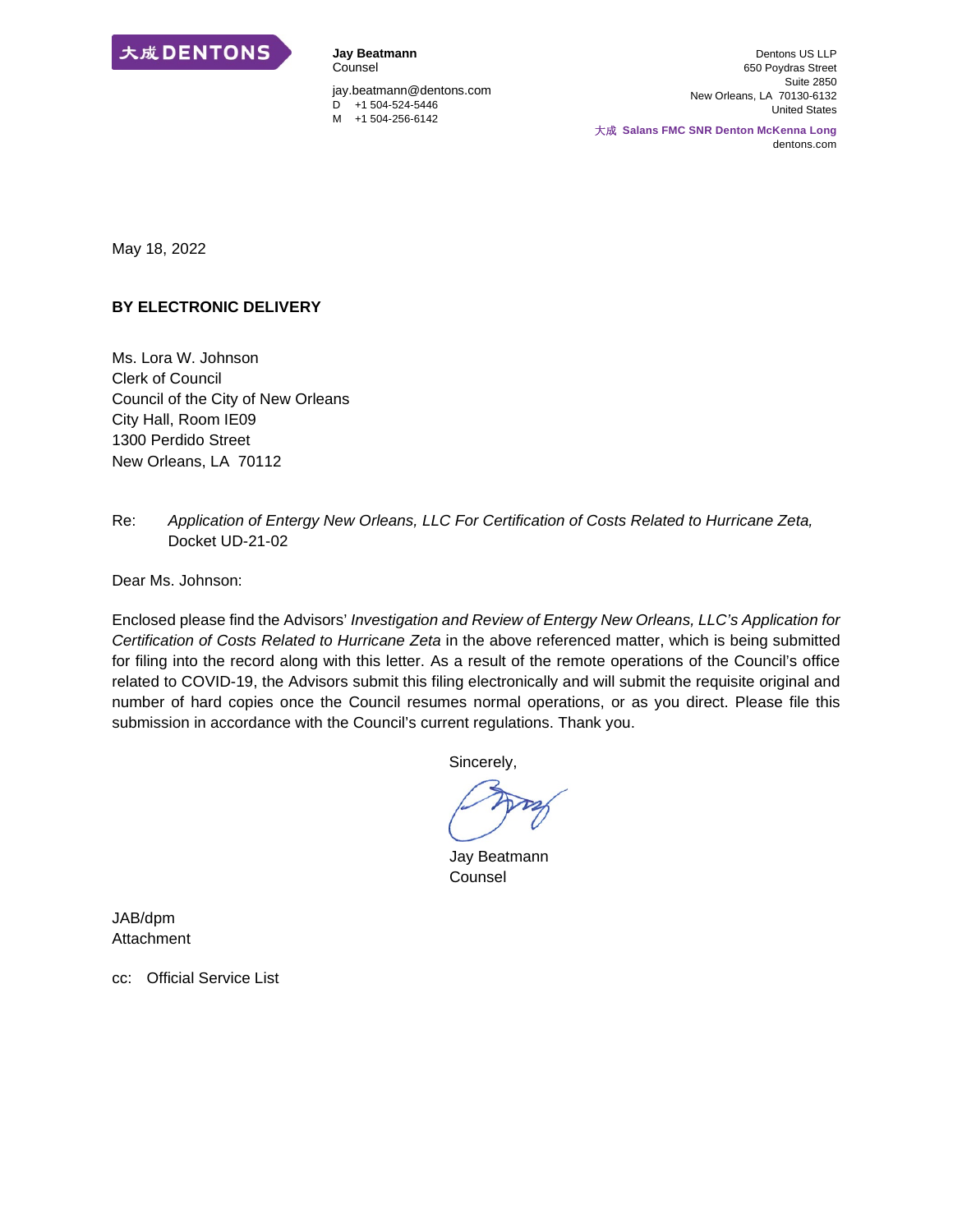# **INVESTIGATION AND REVIEW OF ENTERGY NEW ORLEANS, LLC'S APPLICATION FOR CERTIFICATION OF COSTS RELATED TO HURRICANE ZETA**

# **COUNCIL RESOLUTION NO. R-21-296**

### **DOCKET NO. UD-21-02**

**May 18, 2022** 

**Legend Consulting Group Limited**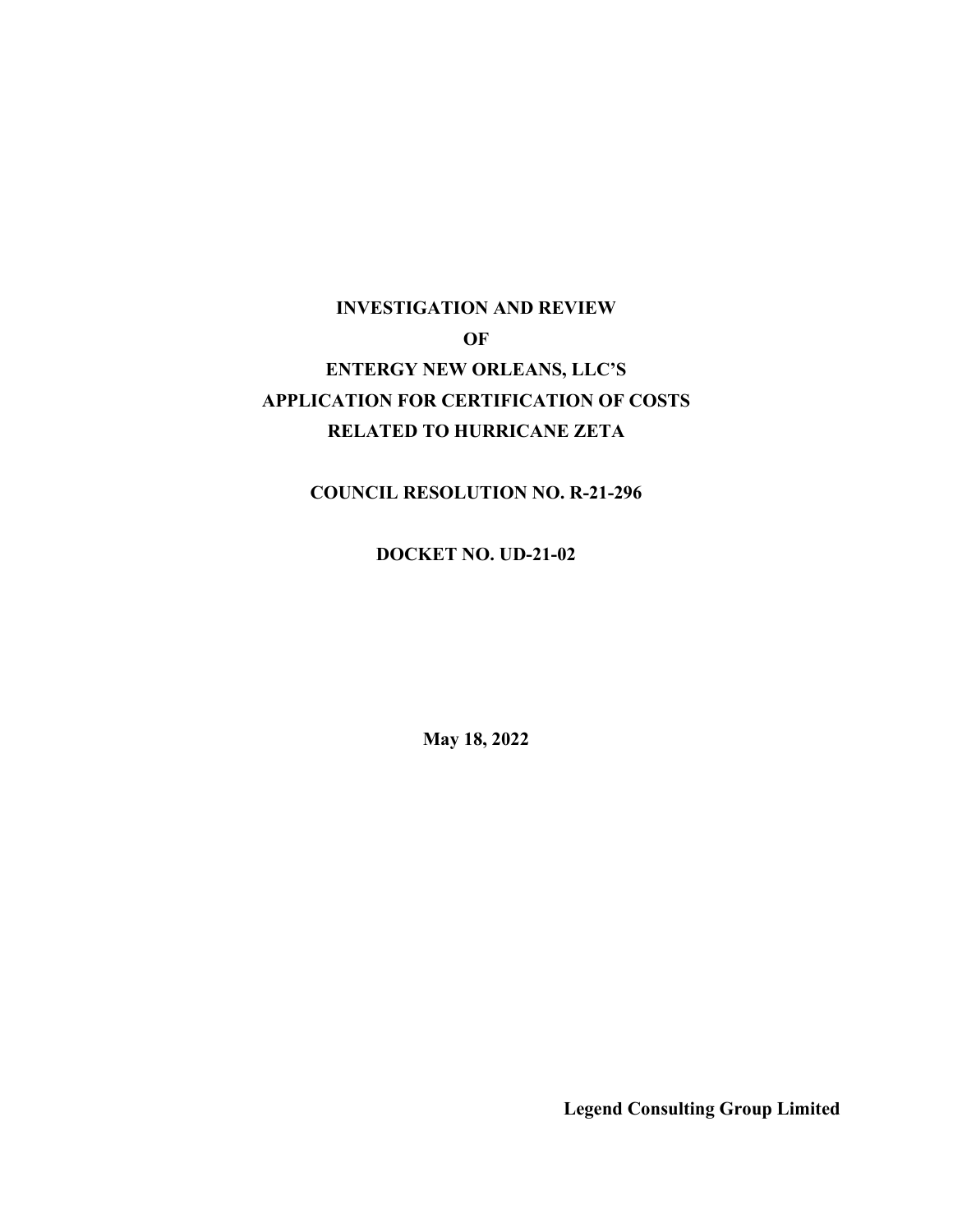#### **BACKGROUND**

On May 21, 2021, Entergy New Orleans, LLC ("ENO") filed its *Application of Entergy New Orleans, LLC, For Council Certification of Costs Related to Hurricane Zeta* ("Application"), totaling 298 pages and which involved the testimony of six ENO witnesses. On August 5, 2021, the Council adopted Council Resolution No. R-21-296 ("Resolution") establishing the instant docket (UD-21-02) and proceeding to review the Application. Among the procedural deadlines in the instant proceeding: Intervenor comments due April 18, 2022, and the Advisors' Report (this report) due May 18, 2022. The Council directed the Advisors in their report to address,

- a. whether the restoration costs presented in the Application are accurate, reasonable, and necessary to rebuild ENO's electric infrastructure and to restore power to its customers,
- b. what restoration costs, if any, are appropriately eligible for recovery from the ENO customers,
- c. what restoration costs, if any, were already recovered or are being recovered in retail rates, other rate mechanisms, or sources of funding, and therefore not properly recoverable,
- d. the Advisors' recommendation as to the disposition of any funds withdrawn from the storm reserve fund escrow accounts in excess of costs properly recoverable through such withdrawals, and
- e. any additional issues that the Advisors may find germane to the issues raised by the Application, which may include ENO's methodologies for categorizing costs as either capital or O&M and ENO's recovery through storm reserve escrow withdrawals of costs related to other storms and weather events.

The proceeding's sole intervenor, the Alliance for Affordable Energy ("Alliance"), timely filed comments in the instant proceeding.

### **SUMMARY OF THE ADVISORS' CONCLUSIONS AND RECOMMENDATIONS**

Based on our review of available information, including that obtained through discovery,

- We conclude that ENO's system restoration activities both pre- and post- Zeta were reasonable and necessary to rebuild ENO's electric infrastructure and to restore power to its customers.
- We conclude that ENO has reasonably demonstrated that the accounting for its costs incurred to restore electric utility service following Zeta ("Storm Costs") was accurate in all material respects and based on appropriate accounting practices and controls.
- We have found no evidence to suggest ENO's Storm Costs were other than prudently incurred.
- We conclude that ENO's as filed Storm Costs totaling \$35,798,619 included estimates that turned-out to be overstated. ENO's actual final Storm Costs totaled \$32,594,926. This latter amount represents the recoverable Storm Costs related to Zeta. However, approximately \$304,424 of these Storm Costs are costs that are deemed recovered through ENO's base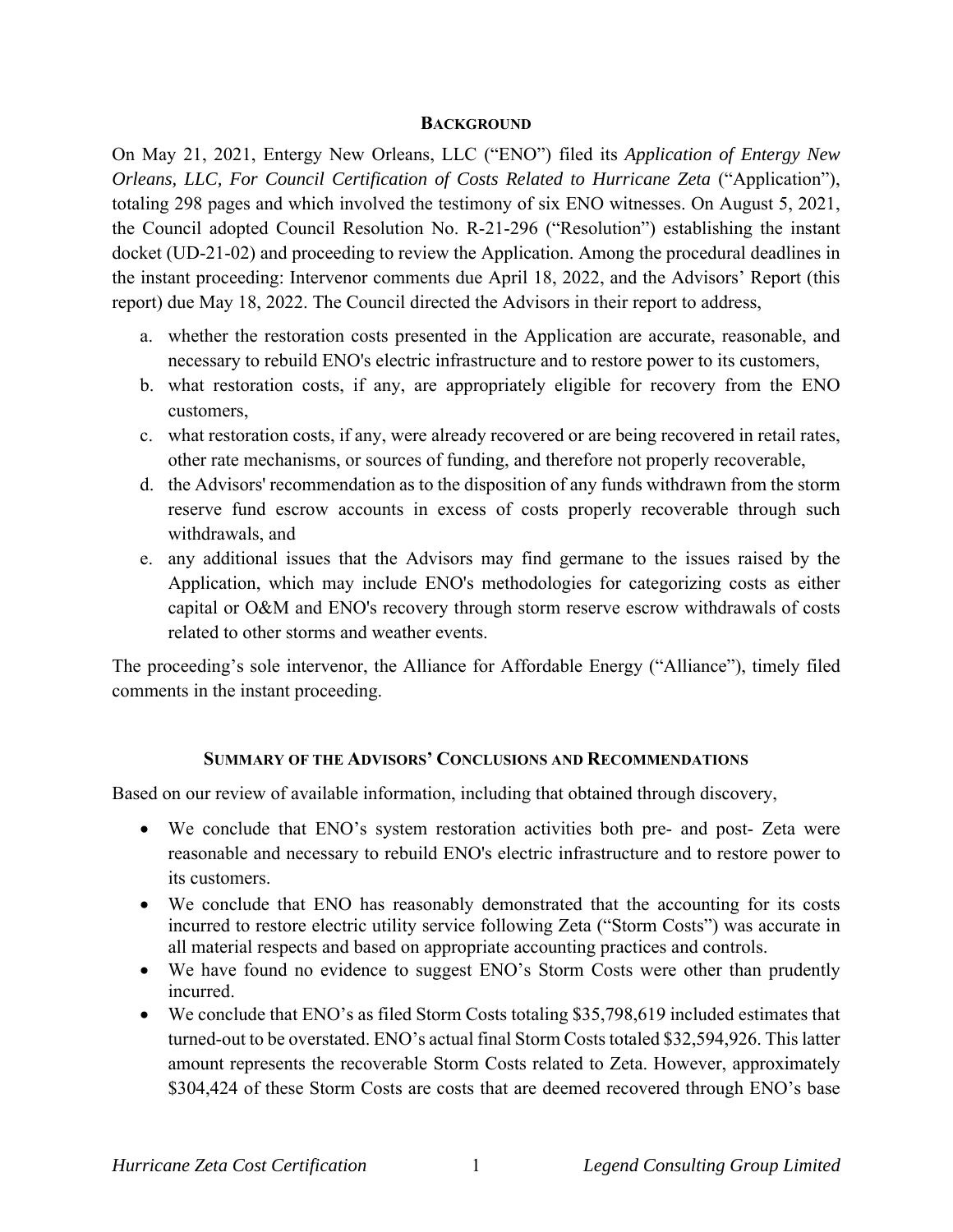rates (i.e., "Straight Time") and ENO should not be afforded additional recovery from its Storm Reserve for this amount.

 We conclude that ENO's withdrawal of \$44,200,000 in Storm Reserve escrow funds, which was based in part on an initial estimate of ENO's Storm Costs for Hurricane Zeta and previous storms, was in excess of ENO costs for the identified purposes.

Based on our review, we offer the following recommendations to the Council,

- We recommend that the Council find that ENO's system restoration activities both preand post- Zeta were reasonable and necessary to rebuild ENO's electric infrastructure and to restore power to its customers.
- We recommend that the Council find that ENO acted prudently in restoring electric utility service following Zeta; and find that ENO's Storm Costs totaling \$32,594,926 are presumed prudently incurred and therefore recoverable.
- We recommend that the Council find that ENO's Storm Costs involving "Straight Time" are already allowed recovery through ENO's base rates and are not recoverable through an escrow withdrawal.
- We recommend that the Council direct ENO to record a regulatory liability equal to the "Straight Time" amount of ENO's Storm Costs, totaling \$304,424, and that such regulatory liability shall be considered in the docket to evaluate ENO's anticipated application for certification of costs related to Hurricane Ida.
- We recommend that the Council direct ENO in any future system restoration not to seek to recover costs from categories that are allowed recovery through base rates.
- With respect to the excess withdrawal of \$6,688,734 from the Storm Reserve following Hurricane Zeta, we recommend that the Council consider this amount in the docket to evaluate ENO's anticipated application for certification of costs related to Hurricane Ida.
- In the construction of any future Storm Reserve Funds (all such funds are presently fully depleted), we recommend the incorporation of provisions to reasonably prevent the withdrawal of funds intended to recover:
	- o Estimates of costs for which ENO has not yet received an invoice or firm knowledge of the timing and amount of cash disbursement.
	- o Storm Costs involving costs that are already allowed recovery through ENO's base rates, such as costs identified as "Straight Time."

# **STORM DAMAGE AND RESTORATION**

Zeta became a named-weather event on October 25, 2020, then named Tropical Strom Zeta. Tropical Storm Zeta intensified and became a hurricane early on October 26, 2020. After passing over the Yucatan Peninsula, Zeta regained strength and made landfall near Cocodrie, Louisiana the evening of October 28, 2020 as a Category 3 hurricane, causing widespread damage across southeastern Louisiana. Significant wind damage was noted in many parishes south of Lake Pontchartrain, including Orleans Parish. Zeta's storm center moved directly over New Orleans,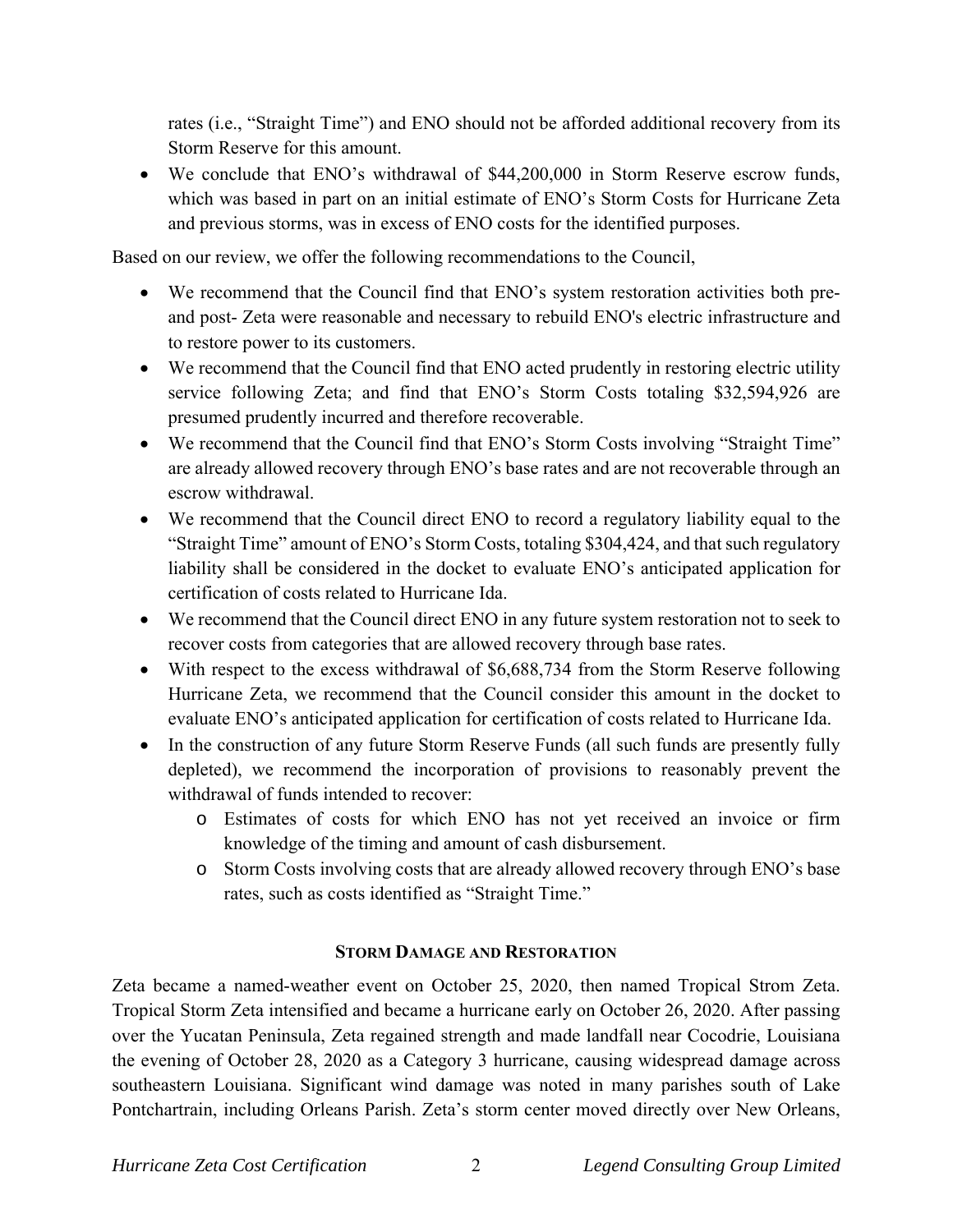causing significant damage to ENO's electric utility plant. The damage to ENO's electric plant was primarily to ENO's distribution system; ENO's data show that 98 percent of Storm Costs were to distribution plant. ENO reports that the peak number of customer outages following Zeta was 178,171, or approximately 87 percent of ENO's electric customers, which occurred at 9PM on October 28, 2020.

ENO summarized the damage to its electric distribution system resulting from Zeta:

- 323 distribution poles;
- 192 transformers;
- 201 spans of distribution wire; and
- 173 cross-arms.

# *ENO'S RESPONSE TO ZETA*

| Table 1<br><b>Chronology of Service Restoration</b> |                              |                                       |            |  |  |
|-----------------------------------------------------|------------------------------|---------------------------------------|------------|--|--|
| Date                                                | Day of<br><b>Restoration</b> | <b>Number of Outages</b><br>Remaining | % Restored |  |  |
| October 28, 2020 (as of 9 p.m.)                     | Day $0$                      | 178,171                               | $0\%$      |  |  |
| October 29, 2020 (as of 5 a.m.)                     | Day $1$                      | 135,405                               | 24%        |  |  |
| October 30, 2020 (as of 6 a.m.)                     | Day 2                        | 107,634                               | 40%        |  |  |
| October 31, 2020 (as of 6 a.m.)                     | Day 3                        | 68,446                                | 62%        |  |  |
| November 1, 2020 (as of 6 a.m.)                     | Day 4                        | 23,956                                | 87%        |  |  |
| November 2, 2020 (as of 6 a.m.)                     | Day 5                        | 7,350                                 | 96%        |  |  |
| November 3, 2020 (as of 6 a.m.)                     | Day 6                        | 2,785                                 | 98%        |  |  |

ENO summarized the chronology of its post-Zeta system restoration:

ENO further states that 100% of customers whose property was able to accept ENO's electric utility service were restored within seven days.

ENO summarizes its dollar system restoration costs following Zeta in the below Table 2. Of note, a relatively small amount of ENO's Storm Costs is attributed to ENO's transmission system.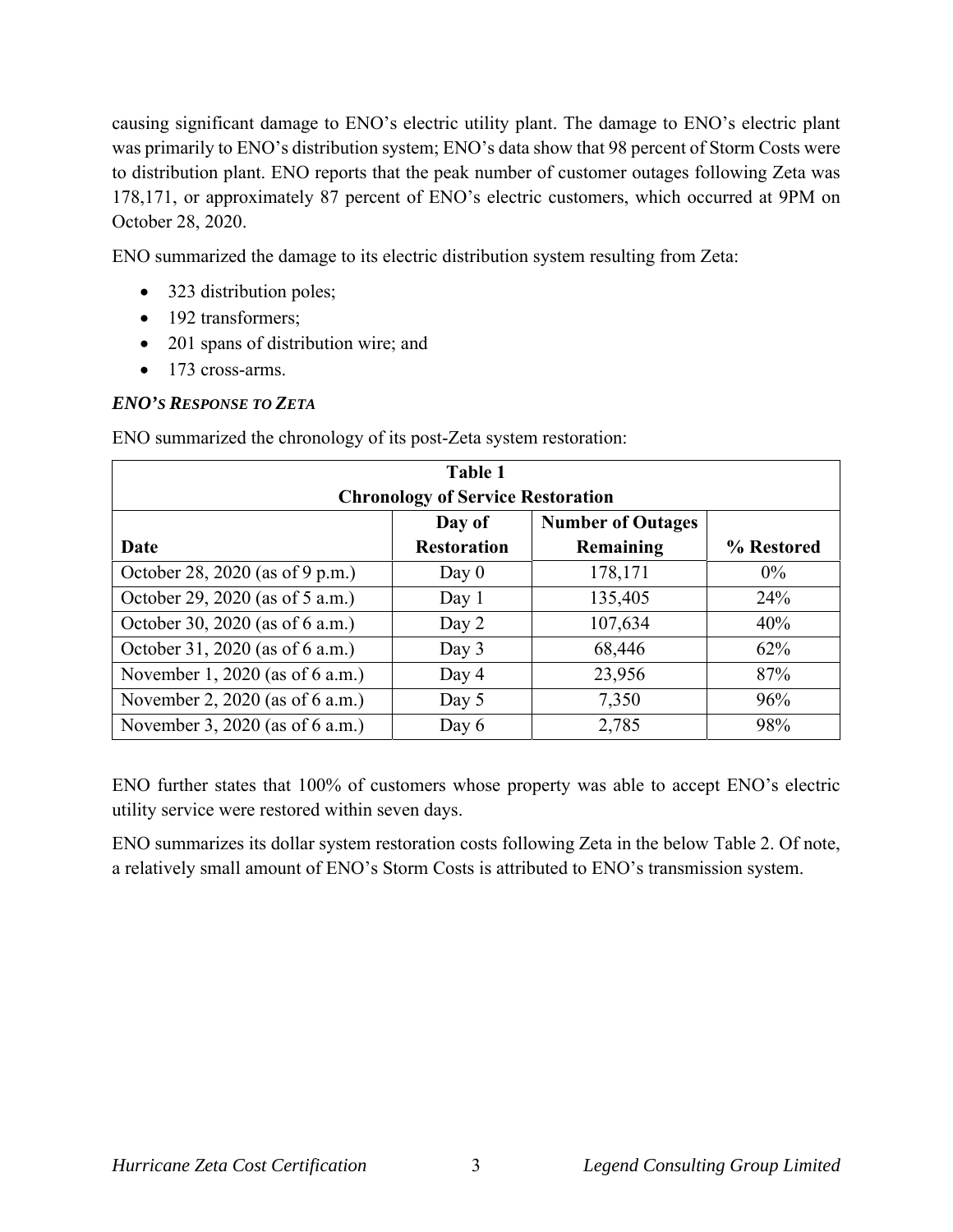|                                           | Table 2             |                     |              |  |  |
|-------------------------------------------|---------------------|---------------------|--------------|--|--|
| <b>Summary of Storm Costs by Category</b> |                     |                     |              |  |  |
| <b>ENO's Application</b>                  |                     |                     |              |  |  |
| <b>Description</b>                        | <b>Distribution</b> | <b>Transmission</b> | <b>Total</b> |  |  |
| <b>Direct Costs</b>                       |                     |                     |              |  |  |
| <b>Contract Work</b>                      | 19,746,781          | 374,183             | 20,120,964   |  |  |
| Labor                                     | 1,021,070           | $\Omega$            | 1,021,070    |  |  |
| <b>Employee Expenses</b>                  | 3,521,730           | 823                 | 3,522,553    |  |  |
| Materials                                 | 1,985,748           | 21,823              | 2,007,571    |  |  |
| Other                                     | 258,075             | 46,464              | 304,539      |  |  |
| <b>Affiliated Costs</b>                   |                     |                     |              |  |  |
| <b>ESL Billings</b>                       | 621,970             | 26,735              | 648,705      |  |  |
| <b>Loaned Resources</b>                   | 1,122,841           | 92,219              | 1,215,060    |  |  |
|                                           |                     |                     |              |  |  |
| <b>Total Costs Through 3/31//21</b>       | \$28,278,215        | \$562,247           | \$28,840,462 |  |  |
|                                           |                     |                     |              |  |  |
| <b>Estimates (Mutual Assistance)</b>      | 6,958,157           | $\theta$            | 6,958,157    |  |  |
| <b>Total Storm Costs</b>                  | \$35,236,372        | \$562,247           | \$35,798,619 |  |  |

Table 2 reflects ENO's requested amount of \$35,798,619 as of August 5, 2021. Through discovery, the Advisors received a final value of \$32,594,926.<sup>1</sup> This final cost accounting is summarized in Table 3.

| Table 3                                   |                     |                     |              |  |  |
|-------------------------------------------|---------------------|---------------------|--------------|--|--|
| <b>Summary of Storm Costs by Category</b> |                     |                     |              |  |  |
| <b>Final Cost Accounting</b>              |                     |                     |              |  |  |
| <b>Description</b>                        | <b>Distribution</b> | <b>Transmission</b> | <b>Total</b> |  |  |
| Direct Costs                              |                     |                     |              |  |  |
| <b>Contract Work</b>                      | 23,194,942          | 374,183             | 23,569,124   |  |  |
| Labor                                     | 1,020,603           | $\overline{0}$      | 1,020,603    |  |  |
| <b>Employee Expenses</b>                  | 3,461,624           | 833                 | 3,462,456    |  |  |
| Materials                                 | 2,004,889           | 21,936              | 2,026,824    |  |  |
| Other                                     | 319,385             | 46,488              | 365,873      |  |  |
| <b>Affiliated Costs</b>                   |                     |                     |              |  |  |
| <b>ESL Billings</b>                       | 888,336             | 27,067              | 915,404      |  |  |
| <b>Loaned Resources</b>                   | 1,142,422           | 92,219              | 1,234,642    |  |  |
|                                           |                     |                     |              |  |  |
| <b>Total Storm Costs</b>                  | \$32,032,200        | \$562,726           | \$32,594,926 |  |  |

1 *See* ENO's response to DR CNO 3-2.b.iv.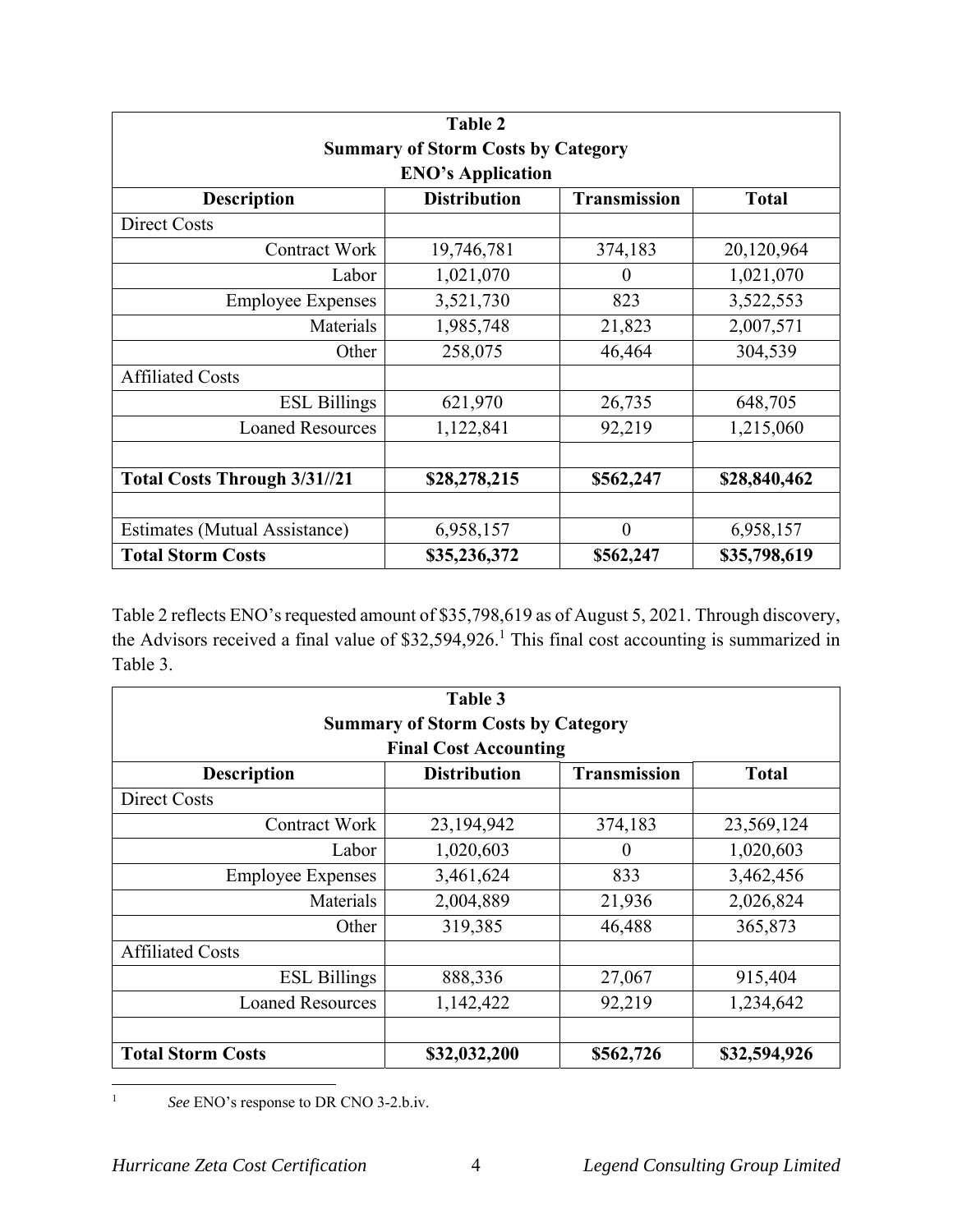A comparison of Table 2 with Table 3 indicates that ENO's actual Storm Costs were \$3,203,693 less than ENO's estimates as of the Application. Through discovery, ENO asserts that the \$28,840,462 value of total costs through March 31, 2021, which was reviewed by an independent auditor, remains valid,<sup>2</sup> and \$3,754,464 in additional actual Storm Cost transactions replaced \$6,958,157 of estimated costs since the Application to reach the final Storm Cost total amount of \$32,594,926.<sup>3</sup> The Advisors have reviewed the cost accounting in coordination with the initial cost accounting, and have verified that the accounting entries related to the audited \$28,840,462 value remain unchanged.

The Application incudes the testimony of two witnesses focused on ENO's operational response to Zeta: Mr. John W., Hawkins, Jr., who discusses ENO's system restoration efforts, and Ms. Sandra Diggs-Miller, who discusses ENO's customer-interaction response.

Mr. Hawkins, whose title is Vice President, Distribution Operations – Louisiana, is, among other duties, the Louisiana State Incident Commander. In this capacity, and relevant to Zeta, Mr. Hawkins testifies that his duties encompass the expected pre-storm preparation and post-storm system restoration activities performed by and on behalf of ENO.

Mr. Hawkins's testimony describes a coordinated response to Zeta, including pre-storm preparation and staging, as well as post-storm system restoration activities. Mr. Hawkins reports that 1,670 persons participated in system restoration of ENO's distribution system following Zeta. The below Table 4 summarizes these persons' roles in that effort.

| Table 4<br><b>Zeta System Restoration Personnel</b> |     |  |
|-----------------------------------------------------|-----|--|
|                                                     |     |  |
| <b>Entergy Line Workers</b>                         | 84  |  |
| <b>ENO</b> Scouts                                   | 23  |  |
| Off-System and Base-load Line Contractors           | 594 |  |
| Off-System and Base-load Scouts                     | 81  |  |
| Mutual-Assistance Personnel                         | 178 |  |
| <b>Vegetation Workers</b>                           | 492 |  |
| Other Support                                       | 110 |  |
| <b>Total</b>                                        |     |  |

Mr. Hawkins discusses various challenges ENO faced regarding system restoration following Zeta, which in his opinion ENO properly addressed. There is no credible dispute that the men and women who work to restore utility service in New Orleans work diligently in difficult circumstances and are worthy of praise. However, the scope of our review in the instant proceeding involves the accuracy, reasonability, and recoverability of ENO's Storm Costs.

<sup>2</sup> *See* ENO's response to DR CNO 3-2.a.

<sup>3</sup> Id.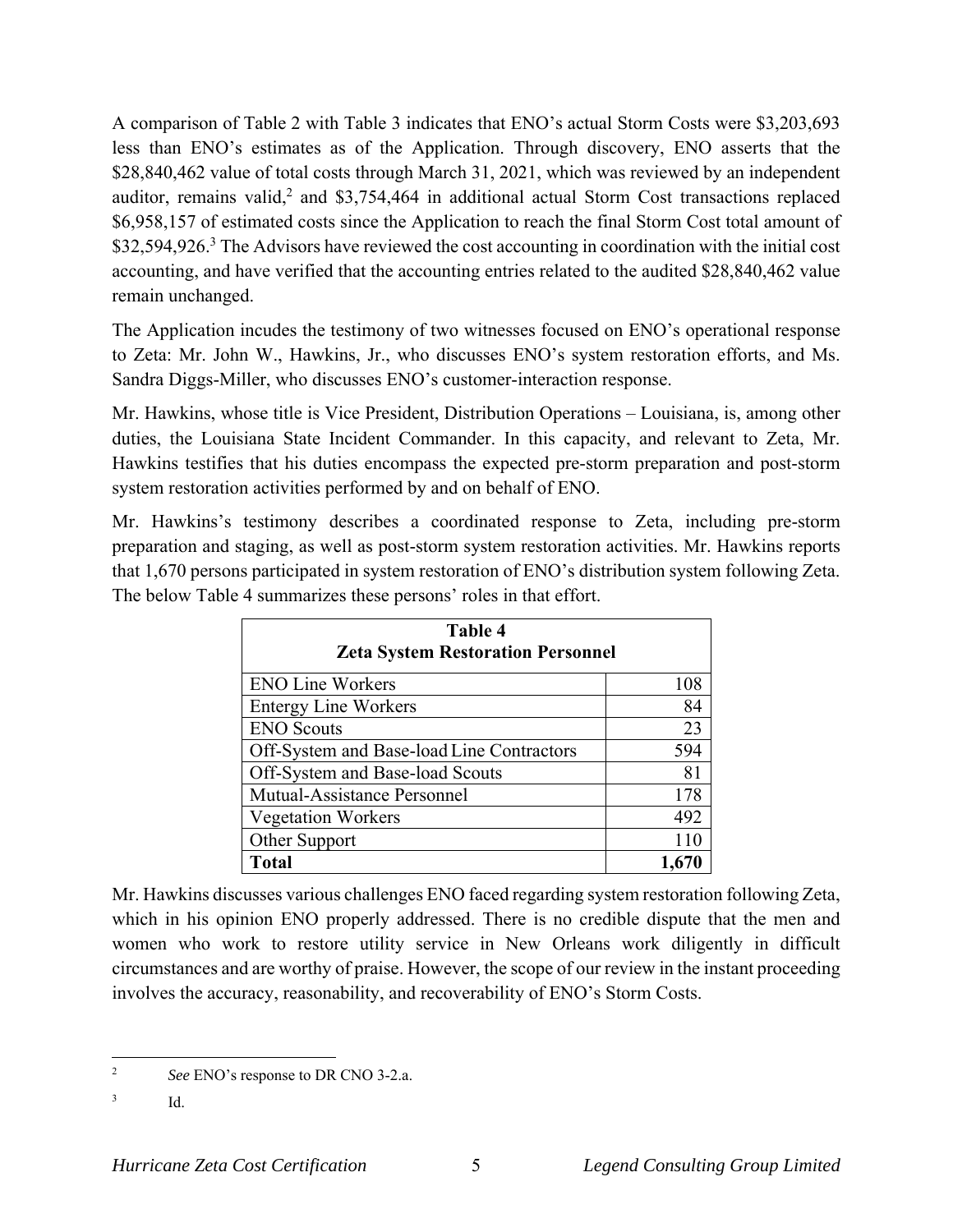Mr. Hawkins discusses various ENO programs intended to prevent and mitigate damage to ENO's utility system following a major weather event. We note that many of these programs are being addressed in Docket No. UD-17-04 on distribution reliability and future efforts may be addressed further in Docket No. UD-21-03, which addresses system resiliency and storm hardening.

ENO's response to Zeta, as described by Mr. Hawkins, in terms of structure and resources, is consistent with such past responses involving ENO, and nothing from the Application, Mr. Hawkins's testimony, or our review thereof through discovery identified anything other than a prudent undertaking. As such, ENO's planning-for and execution post-Zeta, is properly presumed prudent and therefore the costs incurred as a result of Zeta are recoverable. We do, however, discuss elsewhere in this report, certain Storm Costs have already been allowed recovery through base rates.

The Resolution directs the Advisors to report on issues related to the accuracy, reasonableness, and necessity of ENO's Storm Costs. As such, our review investigated the scope and timeliness of system restoration efforts to the extent they indicate reasonableness and necessity of the Storm Costs incurred. As we conclude later in this report, this standard has, in our opinion, been met.

# **ACCURACY OF ENO'S STORM COSTS**

# *ENO's Cost Accounting*

ENO Witness Mr. Joshua B. Thomas describes how ENO categorizes costs according to projects. Each ENO Zeta Storm Cost transaction has a project code, a unique identifier for a project, in this case projects related to Zeta Storm Costs. In our experience, this project code methodology is a standard cost accounting control throughout Entergy's regulated subsidiaries and is a reasonable method for determining which costs are Zeta Storm Costs as opposed to ordinary operating costs.

Mr. Thomas's testimony also discusses ENO's vendor invoice processing and controls. Mr. Thomas describes controls calculated to ensure Zeta Storm Cost vendor invoices were accurate and appropriately payable by ENO. These controls involved statistical tests, invoice approval controls, audit controls, and in some cases further communications with vendors. In our opinion, ENO's vendor invoice processes and controls, as described by Mr. Thomas, reflect accepted industry management practices reasonably calculated to both restore utility service following Zeta and protect against the payment of inappropriate invoice amounts.

# *Independent Review*

The Application includes testimony sponsored by Ms. Amy M. Parker, a partner at Deloitte & Touché ("Deloitte"), Entergy's public auditor. The purpose of her testimony is to describe Deloitte's Attestation Examination ("Examination") related to ENO management's assertion that its "Summary of Hurricane Costs for Hurricane Zeta",<sup>4</sup> essentially ENO's Storm Costs through

<sup>4</sup> Exhibit AMP-1 at 6-8.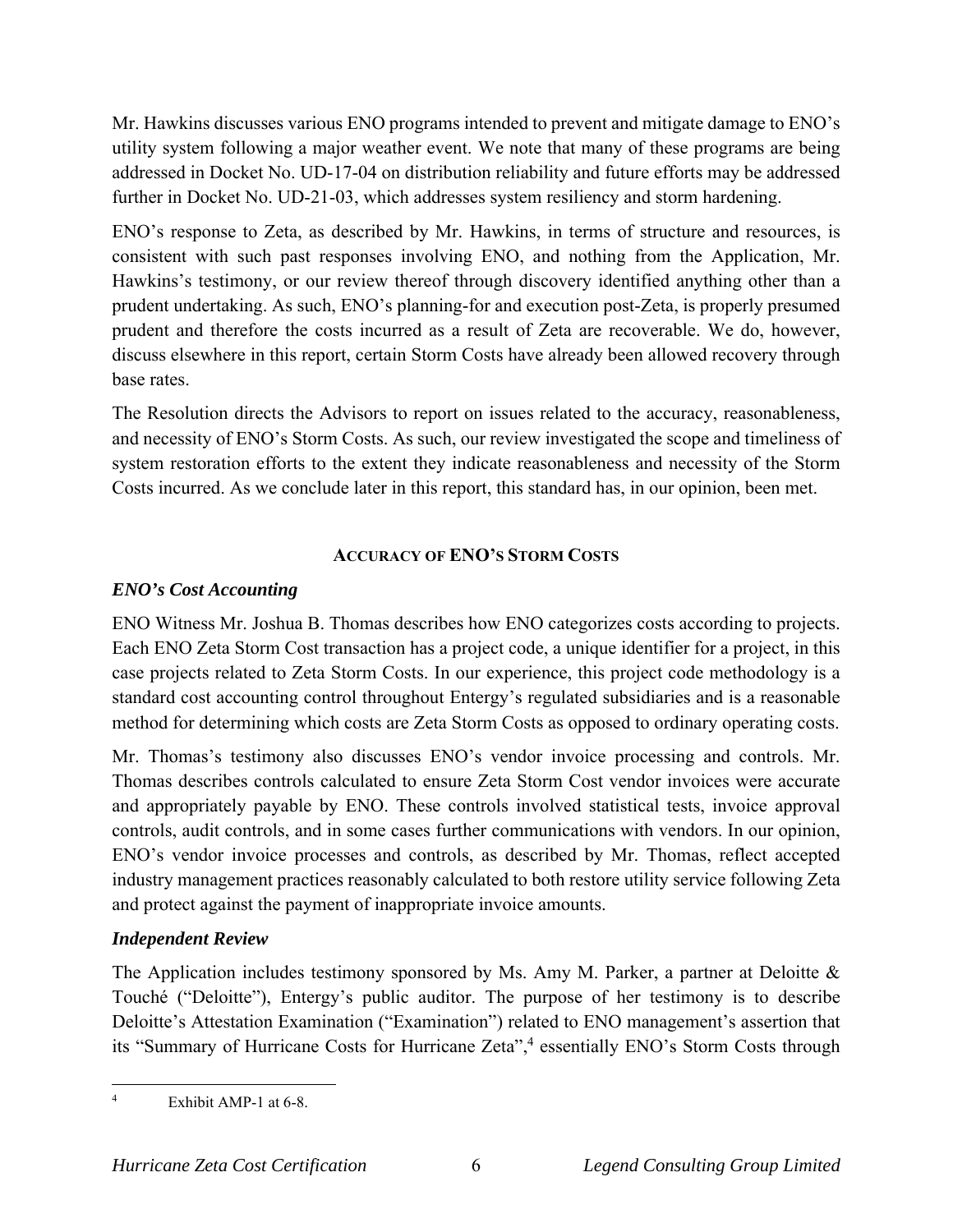March 31, 2021, is complete and accurate. Of note, the Examination relates only to the \$28,840,462 Storm Costs incurred through March 31, 2021, and not ENO's estimates totaling \$6,958,157 presented in the Application. Also of note, Ms. Parker's testimony and Deloitte's opinion relate to relevant accounting controls and the reliability of ENO's Storm Cost presentation, but do not relate to appropriate regulatory ratemaking treatment thereof, in particular the recovery of such costs.

Reliance on the accuracy of data generated by ENO's accounting systems and controls is foundational to the regulatory process. As such, reliable independent audits and examinations of ENO's accounting systems and controls are essential. Deloitte has the requisite experience and capabilities for such audits and is of national repute.

The Deloitte examination, as described by Ms. Parker, is consistent with our expectations of such an examination. Ms. Parker specifically cites certain relevant American Institute of CPAs standards for such examinations, which she testifies Deloitte employed. She goes on to describe how Deloitte complied with these standards in its examination. Deloitte's objective was to reach a reasonable assurance that ENO's assertions are materially accurate. To accomplish this, she describes criteria for examination calculated to allow Deloitte to reach this reasonable assurance.

Based on Ms. Parker's testimony, Deloitte's examination relied on testing ENO's accounting controls generally consistent with those proscribed by Sarbanes-Oxley, a law mandating companies such as Entergy to maintain controls providing assurances as to the reliability of their financial reporting. Sarbanes-Oxley requires documented procedures and controls to this end, which Deloitte reports it tested and determined were in effect relative to ENO's Storm Costs. This determination in part relates to Deloitte's annual public audit of Entergy related to Entergy's annual Form 10-K report to the SEC.

Ms. Parker also discusses additional controls of Storm Cost invoices as compared to ENO's regular operation. Ms. Parker testifies that ENO internally audits each Storm Cost invoice prior to payment. Given the understandably urgent nature of system restoration following a major weather event, in our opinion, such additional controls are appropriate.

Deloitte's examination involved a substantive testing process, which involved testing whether ENO's controls were effective for 8,850 transactions through March 31, 2021 (representing the \$28,840,462 value). Deloitte specifically tested ENO's controls related to 39 transactions that it considered individually significant (*i.e.*, significant dollar amounts) and 63 transactions selected through a statistical sampling. There is no indication that Deloitte sought to test any of the 2,320 additional transactions totaling \$3,754,464 that were recorded after Deloitte's review.

Deloitte did not identify any exceptions to ENO's documented accounting controls as part of the substantive testing process. Deloitte opines that ENO's assertion related to \$28,840,462 in Storm Costs is fairly stated in all material respects.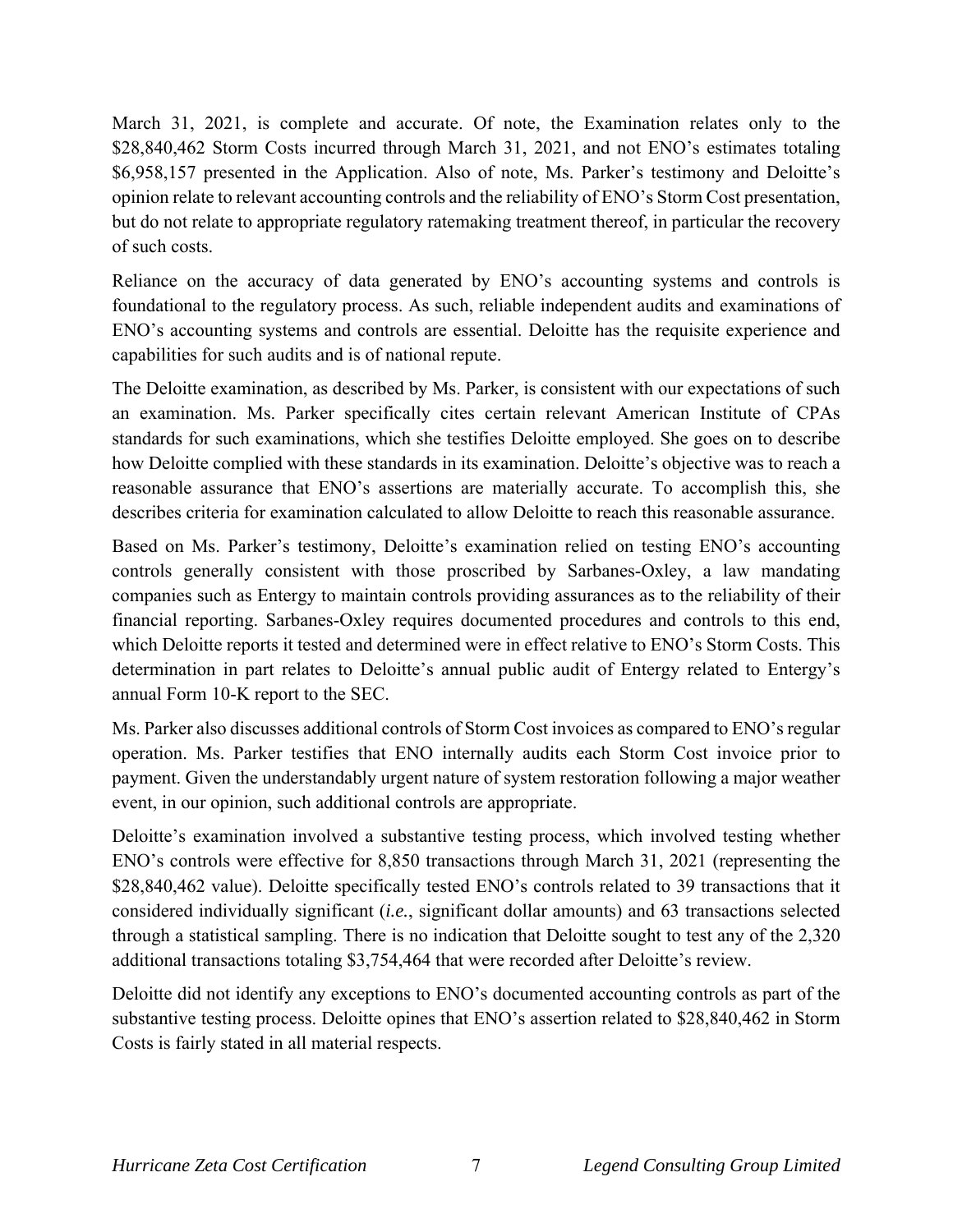#### **STORM COST ESTIMATES AND WITHDRAWALS**

ENO made two Storm Reserve escrow withdrawals following Zeta: \$28,614,195 on March 29, 2021, and \$15,585,805 million on March 31, 2021, or \$44,200,000 total. On September 17, 2021, in relation to Hurricane Ida, ENO withdrew a total of \$38,845,099 to fully deplete its Storm Reserve escrow funds. As noted in our conclusions and recommendations to the Council, we have certain concerns regarding the conditions upon which ENO may access its storm reserve escrow funds. However, as ENO's funds are now depleted, the reasonably appropriate venue to address how ENO may in the future access reserve escrow funds is the proceeding(s) that may create and fund new storm reserves, specifically Docket No. UD-22-01.

ENO's basis for its \$44,200,000 storm reserve escrow withdrawal total was its then estimated Zeta's storm costs, \$39,400,000, plus an estimated \$4,800,000 as recovery for prior miscellaneous storms restoration costs (39.4+4.8=44.2). Through discovery, ENO accounting for pre-Zeta storm costs that it recovered through Storm Reserve escrow withdrawals was \$4,916,340, and ENO's actual recoverable Storm Costs are \$32,594,926. Table 5 summarizes ENO's Zeta Storm Reserve escrow withdrawals when evaluating actual costs.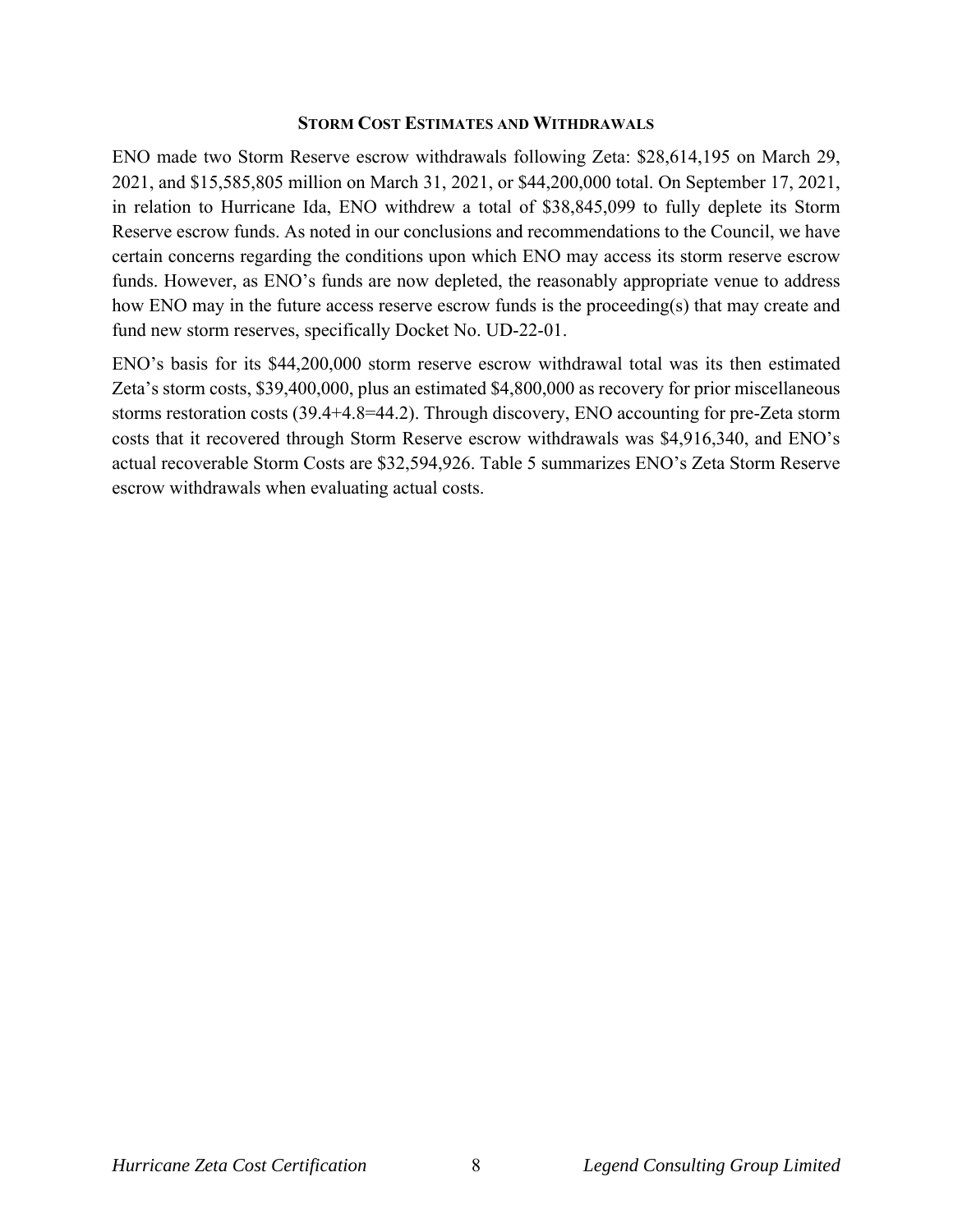| Table 5                                                                |              |  |
|------------------------------------------------------------------------|--------------|--|
| <b>Accounting for ENO's Storm Reserve Escrow Withdrawals</b>           |              |  |
| <b>Storm Reserve Escrow Withdrawals</b>                                |              |  |
| Withdrawal on March 29, 2021                                           | \$28,614,195 |  |
| Withdrawal on March 31, 2021                                           | \$15,585,805 |  |
| <b>Total Storm Reserve Escrow Withdrawals</b>                          | \$44,200,000 |  |
|                                                                        |              |  |
| <b>Actual Costs</b>                                                    |              |  |
| Actual prior miscellaneous storms' restoration costs (pre-Zeta)        | \$4,916,340  |  |
| Actual Zeta Recoverable Storm Costs                                    | \$32,594,926 |  |
| Total Actual Costs related to the stated purpose of the March 2021     | \$37,511,266 |  |
| Withdrawals                                                            |              |  |
|                                                                        |              |  |
| <b>Excess Storm Reserve Escrow Withdrawals available for Hurricane</b> | \$6,688,734  |  |
| <b>Ida</b> costs                                                       |              |  |

ENO has not filed for certification of its Hurricane Ida storm costs, however, ENO's preliminary cost estimates with respect to Hurricane Ida storm costs are well in excess of Table 5's \$6,688,734 plus ENO's Storm Reserve escrow withdrawal following Hurricane Ida of \$38,845,099 (\$45,533,833 total).

This excess withdrawal of \$6,688,734 from the Storm Reserve following Hurricane Zeta, can be appropriately addressed in the future docket evaluating ENO's anticipated application for certification of costs related to Hurricane Ida. In that docket, the Advisors, on behalf of the Council, and any other parties, will have an opportunity to review the accounting for this excess withdrawal, as well as the Hurricane Ida storm costs.

# *Final Storm Costs*

The Application (filed May 21, 2021) states that ENO has incurred \$35,798,619 in Storm Costs through March 31, 2021. However, ENO's actual such costs as presented in the Application through March 31, 2021, were \$28,840,462, which amount was verified by ENO's auditor, Deloitte. The remaining \$6,958,157 was an estimate. Our review of ENO's final accounting of these amounts validates the \$28,840,462 amount, but shows total Storm Costs of \$32,594,926,<sup>5</sup> or \$3,203,693 less than ENO's filed amount in the Application.

5

Value from ENO's response to DR CNO 1-2.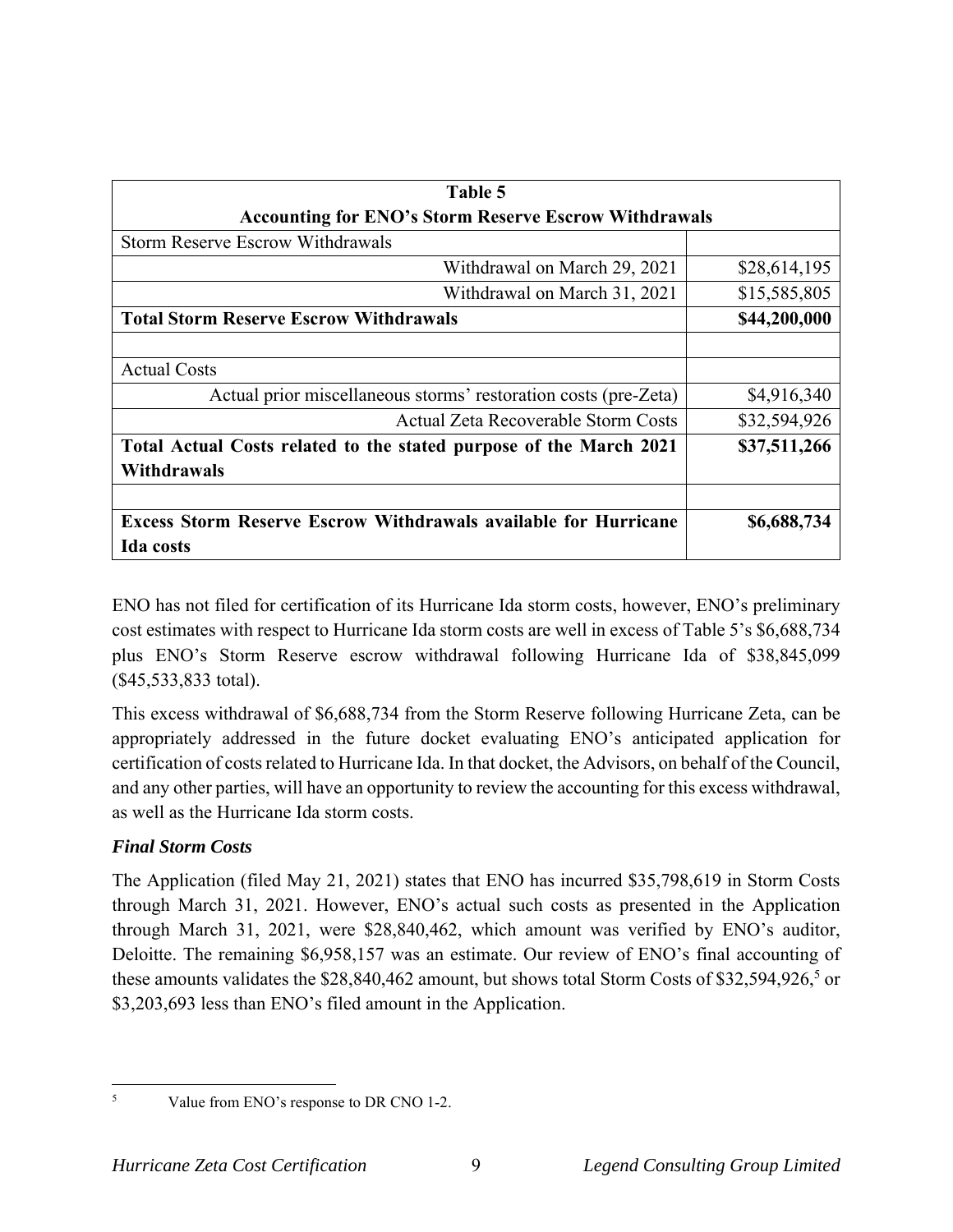Because ENO withdrew funds in excess of its actual Storm Costs, a mechanism to return these funds to ratepayers or the storm reserve account would have typically been necessary. However, Hurricane Ida struck New Orleans on August 29, 2021, approximately five months after the withdrawals, overwhelming this excess amount with new storm costs. While we recommend that excess withdrawals from the Storm Reserve following Hurricane Zeta be addressed in the future docket evaluating ENO's anticipated application for certification of costs related to Hurricane Ida, we also believe it would be beneficial to mitigate the potential for excess withdrawals with respect to future storms. Prospectively, and appropriately in Docket No. UD-22-01, the Council may wish to limit the extent to which ENO may make storm reserve escrow withdrawals based on estimated costs. Also, prospectively and in Docket No. UD-22-01, the Council may wish to consider the appropriateness of ENO's past practice of recovering costs related to multiple unrelated storms through periodic Storm Reserve escrow withdrawals under the theory that storms, sometimes spanning periods of years, constitute a "series" of weather events, which cumulatively reach the cost threshold for withdrawal.

#### **ADVISOR ANALYSES**

#### *Scope of Advisor Review*

ENO presented a detailed accounting of the transactions constituting its Storm Costs, HSPM Exhibit JBT-4. Through DR CNO 1-2, ENO provided a version of this exhibit reporting the final accounting of the Storm Costs, which the Advisors scrutinized. Through discovery, we examined concerns such as,

- The completeness of data presented in each transaction record.
- Ensuring that all transactions reflect dates reasonably associated with Zeta.
- Ensuring that all transaction geographic data properly reflect costs attributable ENO's Zeta Storm Costs.
- Ensuring that capital-related costs will be properly recorded on ENO's books of account.
- Investigating ENO's anticipated accounting for capital-related costs in ENO's rate action filings. The Advisors will scrutinize such treatment in ENO's 2022 FRP evaluation, which is ongoing as of the date of this report.
- Reviewing the appropriateness of certain contract work categorization (*e.g.*, baseload contractors).
- Investigating the net plant in service dollars removed as a result of Zeta  $(\$2,319,165)$ .
- Investigating amounts coded by ENO as customarily below-the-line expenses and received confirmation that such costs were miscoded and were for above-the-line expenses.

We believe that the discovery propounded to ENO and ENO's responses thereto, along with data from the Application, were sufficient to allow our review of the topics requested in the Resolution and to support our conclusions and recommendations to the Council in this report.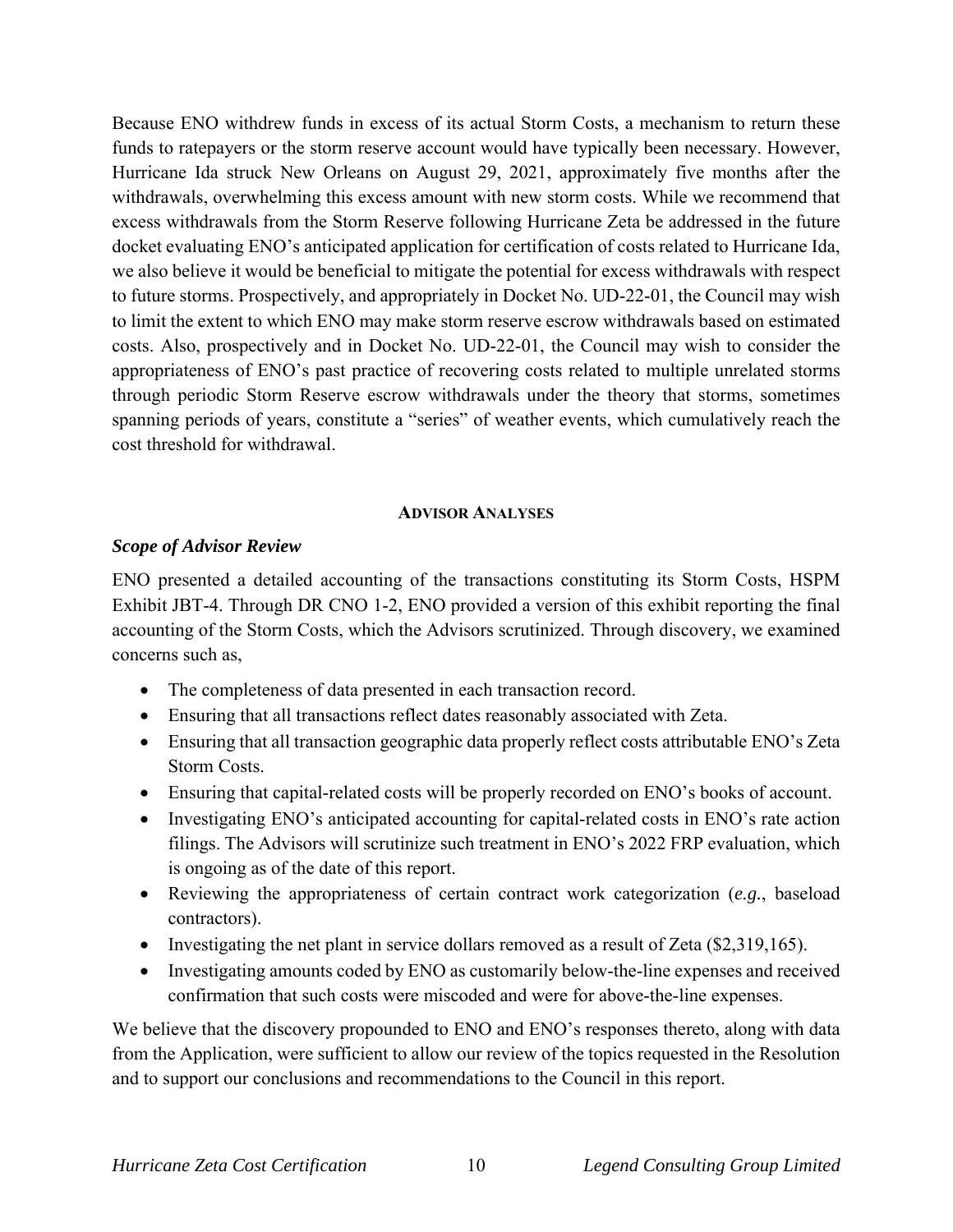# *Retired Plant*

Per FERC accounting guidance (General Instruction No. 10), which is applicable to ENO's accounting, when ENO retires plant (*e.g.*, removes a pole damaged by Zeta), it moves the retired plant's net book value (*i.e.*, original cost less accumulated depreciation) to accumulated depreciation (as a debit). This effectively places this net plant amount in ENO's rate base indefinitely, with a carrying cost to ratepayers at ENO's before-tax Weighted Average Cost of Capital as a plant reserve deficiency. Plant retired as part of ENO's Zeta Storm Costs totaled \$2,319,165 and can be viewed as an additional Storm Cost for ENO, because it must be amortized to allow ENO recovery of this capital cost.

ENO's base rates presently provide for amortizing ENO's General Plant Reserve Deficiency at an annual rate of \$510,571, which was calculated to amortize ENO's General Plant Reserve Deficiency as of December 31, 2017 over a 20-year period. At this rate, this additional \$2,319,165 plant reserve deficiency requires approximately 4.5 years to amortize.

It is our understanding that ENO is considering requesting authorization to issue a securitization bond issuance to recover storm costs, such as those related to Hurricane Ida. As part of that authorization, the Council should consider and determine if any plant reserve deficiency balances related to storm costs can be recovered through this potential bond issuance.

# *Costs Allowed Recovery in Base Rates*

ENO's base rates are calculated to allow ENO the reasonable opportunity to recover its operating costs, plus a reasonable return on its net investments in its utility (*i.e.*, ENO's rate base). The amount of revenues ENO requires to recover these costs plus a reasonable return on its rate base is called ENO's revenue requirement. ENO's revenues may be higher or lower than its revenue requirement, which is a risk ENO's shareholders bear. ENO's actual operating costs may be higher or lower than the estimates used to set its rates, which is a risk ENO's shareholders bear and which incentivizes ENO to operate efficiently. ENO's rates are reset to reflect its cost of operations with each Council rate action, which includes complete rate cases and FRP evaluations. A FRP evaluation is underway as of the date of this report.

Regardless of whether ENO's actual revenues fall above or below ENO's cost of service, those costs are deemed recovered because ENO's rates allowed ENO the reasonable opportunity for recovery. As such, any Storm Costs that fall in cost categories that are allowed recovery from ENO's base rates are already deemed recovered and should not be allowed double-recovery through Storm Reserve escrow withdrawals. We identified 520 transactions totaling \$304,424. These costs were categorized as "Straight Time" by ENO and reflect Salaries & Wages of Entergy employees, but excluding "Loaned Labor," which most likely would not be reflected in ENO's base rate cost of service. As the \$3,754,464 in Storm Costs recorded after the Application constituted estimated "Loaned Labor," our expectations were confirmed that none of the "Straight Time" entries totaling \$304,424 were part of this \$3,754,464.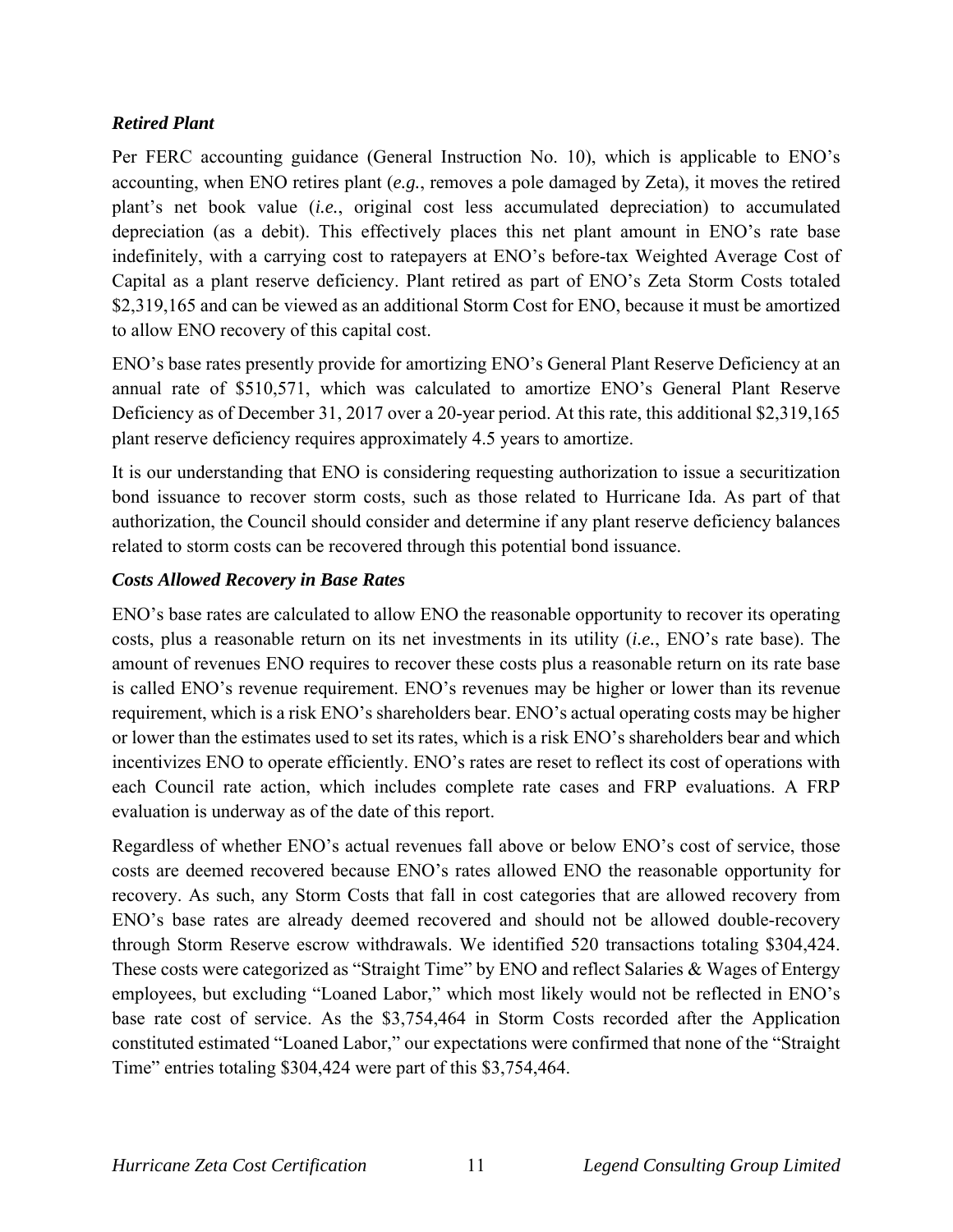### **INTERVENOR COMMENTS**

The Alliance filed its comments on April 18, 2022, timely according to the procedural schedule in the instant proceeding. The Alliance's comments begin by observing a link between global warming and the frequency and severity of weather impacting New Orleans and ENO's utility system.

The Alliance's comments note that Entergy Corporation had applied for federal grants for improvements to its distribution and transmission systems. The Alliance recommends the Council require of Entergy an accounting for any such federal grant dollars it receives. The Alliance further recommends that any such funds serve to offset Hurricane Zeta storm costs.

The Alliance's comments address ENO's application to issue an approximately \$155 million principle-amount securitization bond for the purpose of funding a \$150 million storm reserve escrow fund (with \$5 million in estimated up-front issuance costs). The Council is considering ENO's request in Docket No. UD-22-01; discovery is underway in that proceeding. The Alliance views this proposed funding of a storm reserve escrow as ratepayers' bearing the risks of investors, noting that shareholders are Entergy's investors, not its customers.

The Alliance's comments argue that climate change has made Entergy's current approach to disaster planning and recovery unfair to ratepayers. The Alliance argues that prudent utility planning should change to include energy efficiency, local renewable energy, and battery storage. Further, Entergy should strengthen and expand existing transmission infrastructure, and underground certain distribution lines as opposed to simply hardening poles. The Alliance asserts future storm cost approvals should be contingent on such changes to Entergy's planning.

# *Advisor Observations*

The Alliance raises concerns and makes recommendations to the Council that are not explicitly related to the issues identified in the Resolution. As such, consistent with the direction given us by the Council, we have not evaluated the costs and benefits of the Alliance's recommendations. However, we note that, should ENO receive any federal grant funds, a complete Council review of their use and regulatory treatment is within the Council's authority. We further note that other ongoing Council proceedings provide for the Council's consideration of the Alliance's other recommendations, specifically Docket No. UD-22-01 regarding securitization to fund a storm reserve escrow account<sup>6</sup> and Docket No. UD-21-03 regarding system resiliency and storm hardening.<sup>7</sup>

<sup>6</sup> The Alliance filed a motion to intervene in this proceeding on April 29, 2022, after the filing of its comments in the instant proceeding.

<sup>7</sup> The Alliance filed a motion to intervene in this proceeding on on November 16, 2021.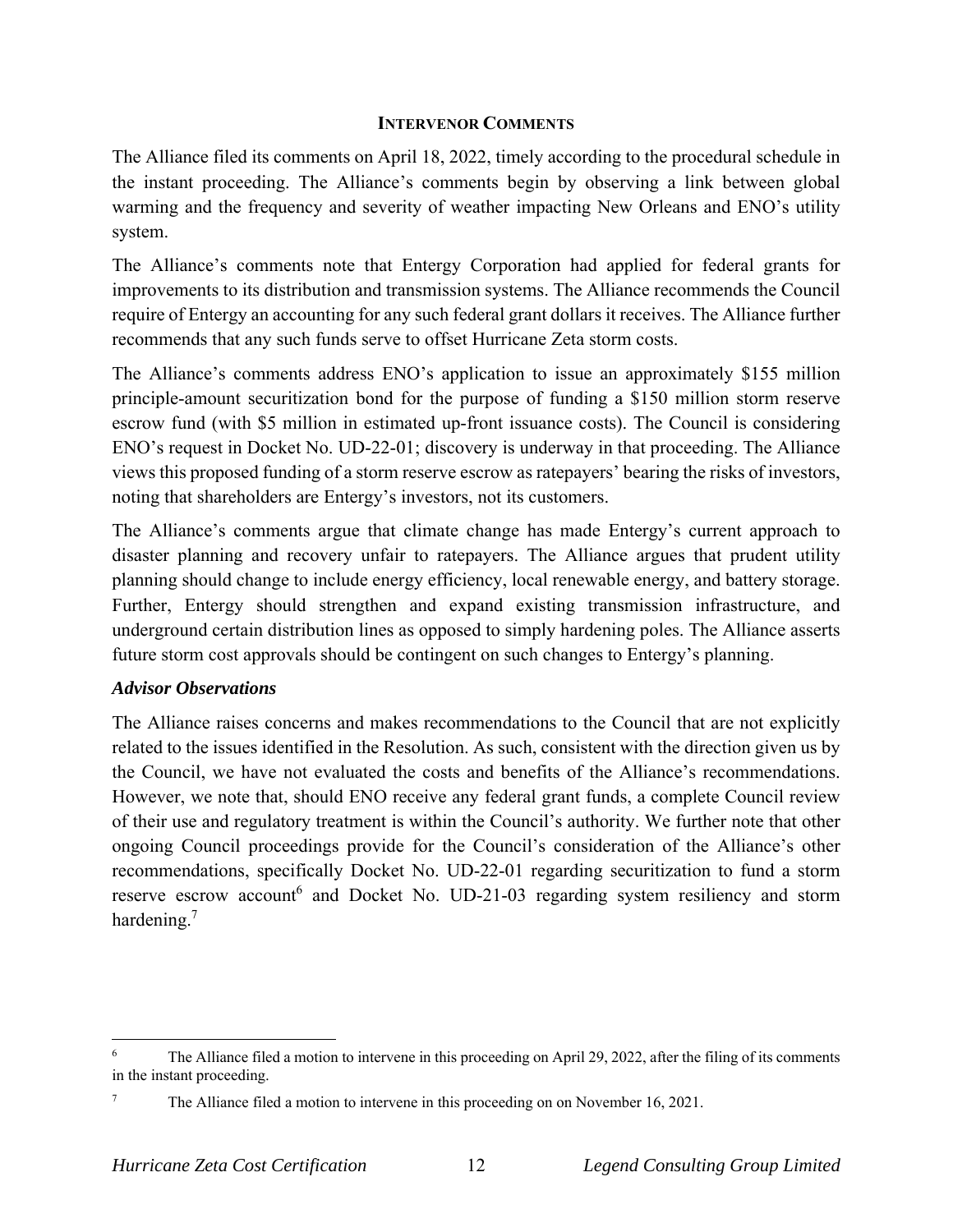### **CONCLUSIONS AND RECOMMENDATIONS**

### *Conclusions*

Based on our review of available information, including the Application, Intervenor comments, and information we obtained through discovery, we report the following conclusions to the Council.

- 1. We conclude that ENO's system restoration activities both pre- and post- Zeta were reasonable and necessary to rebuild ENO's electric infrastructure and to restore power to its customers.
- 2. We conclude that ENO has reasonably demonstrated that the accounting for its costs incurred to restore electric utility service following Zeta ("Storm Costs") was accurate in all material respects and based on appropriate accounting practices and controls.
- 3. We have found no evidence to suggest ENO's Storm Costs were other than prudently incurred.
- 4. We conclude that ENO's as filed Storm Costs totaling \$35,798,619 included estimates that turned-out to be overstated. ENO's actual final Storm Costs totaled \$32,594,926. This latter amount represents the recoverable Storm Costs related to Zeta. However, approximately \$304,424 of these Storm Costs are costs that are deemed recovered through ENO's base rates (*i.e.*, "Straight Time") and ENO should not be afforded additional recovery from its Storm Reserve for this amount.
- 5. We conclude that ENO's withdrawal of \$44,200,000 in Storm Reserve escrow funds, which was based in part on an initial estimate of ENO's Storm Costs for Hurricane Zeta and previous storms, was in excess of ENO costs for the identified purposes.

### *Recommendations*

Based on our review, we offer the following recommendations to the Council,

- 1. We recommend that the Council find that ENO's system restoration activities both preand post- Zeta were reasonable and necessary to rebuild ENO's electric infrastructure and to restore power to its customers.
- 2. We recommend that the Council find that ENO acted prudently in restoring electric utility service following Zeta; and find that ENO's Storm Costs totaling \$32,594,926 are presumed prudently incurred and therefore recoverable.
- 3. We recommend that the Council find that ENO's Storm Costs involving "Straight Time" are already allowed recovery through ENO's base rates and are not recoverable through an escrow withdrawal.
- 4. We recommend that the Council direct ENO to record a regulatory liability equal to the "Straight Time" amount of ENO's Storm Costs, totaling \$304,424, and that such regulatory liability shall be considered in the docket to evaluate ENO's anticipated application for certification of costs related to Hurricane Ida.